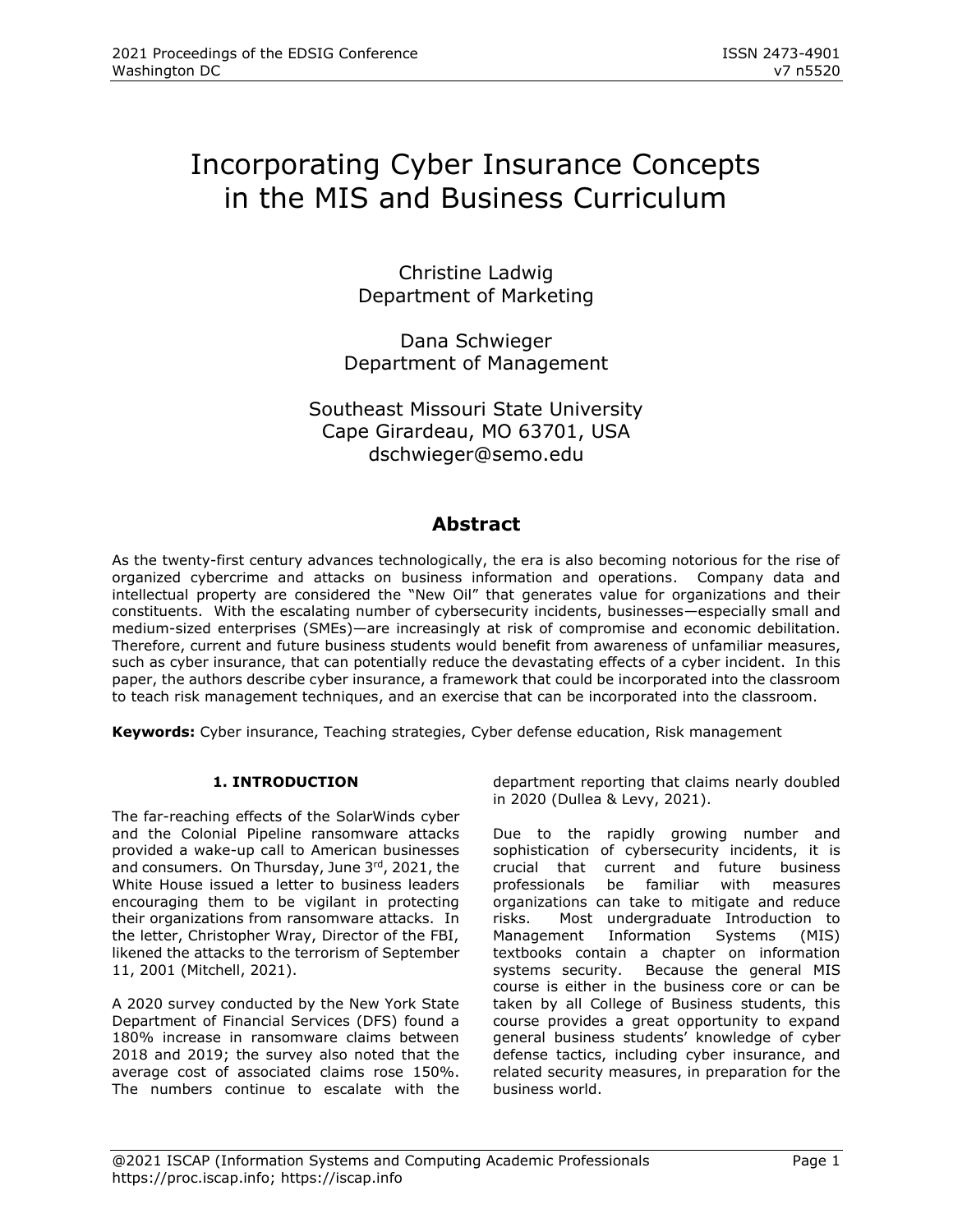Many business leaders are unfamiliar with cyber insurance and its associated risk management requirements. Insurance rater AM Best noted that cyber insurance is now a primary component of corporations' risk management and insurance purchasing decisions (AM Best, 2021). In this paper, the authors discuss the growing need for general business students to be aware of cyber insurance, cyber defenses, risk management devices, and policies required before such a policy may be secured; they also then suggest strategies for incorporating these topics into business curriculums.

## **2. CALL TO ACTION**

A 2017 article in The Association of Collegiate Schools of Business' (AACSB) BizEd magazine advocated for the incorporation of cybersecurity content coverage in higher education business courses (Weiser & Conn, 2017). After most universities had moved to an online format in response to COVID-19, an article in AACSB's Insights noted that times of crises often create innovations with lasting longevities, and encouraged business schools to use their developing cyber practices to "…infuse cyber hygiene into every course of study" (Limayem, 2020). Recently FBI Director Christopher Wray noted that "There's a shared responsibility, not just across government agencies but across the private sector and even the average American" to prevent the disruption caused by cyberattacks (Mitchell, 2021).

Knapp, Maurer, and Plachkinova (2017) noted that a growing number of colleges and universities are offering specialized programs in cyber security (2017). A search for the phrase "cyber security education" yielded a number of articles noting cyber security programs around the world. However, in a 2021 article in Cyber Insurance Academy, the author noted that "…insurance professionals lack the basic technical knowledge needed to carry an intelligent conversation with clients about cyber insurance" (Simkin, 2021). Steps, however, are beginning to be taken in that direction with the development of an interdisciplinary, open, general education cybersecurity course (Pain, et. al., 2021).

The article describing the course mentions a discussion assignment in which cyber insurance is one of the many types of businesses created within the cybersecurity domain. However, cyber insurance, as well as the risk management devices and policies that insurers are requiring for securing such coverage, should be addressed in greater detail. The U.S. Government's

Cybersecurity and Infrastructure Security Agency (CISA) has recognized that need for some time. Since 2012, the CISA has partnered with various stakeholders, including academia, to find ways to expand the cybersecurity insurance market's ability to address the area of cyber risk (CISA, 2021).

In this paper, the authors provide some cyber insurance resources and an exercise that faculty can incorporate into their classroom. The following sections describe cyber insurance, the first defined framework used by insurers to evaluate corporate cyber risk, steps that companies can take to address risk using the framework, and suggestions for incorporating this material into learning programs.

## **3. CYBER INSURANCE: WHAT IS IT?**

The CISA described cybersecurity insurance as being "designed to mitigate losses from a variety of cyber incidents including data breaches, business interruption, and network damage" (2021). Cybercrime can take many forms, including ransomware, malware, phishing, IP theft, and Denial of Service attacks (DDoS), among others. According to the National Cyber Security Alliance, "one in five small businesses falls victim to cybercrime each year, and of those businesses, 60% will fail within six months" due to a breach (Landa, 2017). The government's CISA believes that a strong cyber insurance market will encourage a reduction of these successful cyber security attacks that are devastating businesses. This will result from the insureds' adoption of preventative measures to obtain additional coverage, as well as reduce premiums tied to the insureds' level of selfprotection (CISA, 2019).

Should a company be involved in a data breach, it may face both direct losses to the business as well as liability to others. Some of the costs that a company may incur include: forensics for determining the extent of the breach, legal expenses to determine the appropriate response to the breach, notification to those affected by the breach, establishment of a hotline, credit or identity monitoring for those affected by the breach, documenting the attack, quarantining the compromised hardware and software, containing and eliminating the threat, analyzing activity logs, implementing security improvements, costs of the actual losses from the breach, possible lawsuits resulting from the breach, legal defense costs, missed sales due to system downtime, canceled contracts with business partners, lost customers, activities to minimize the loss of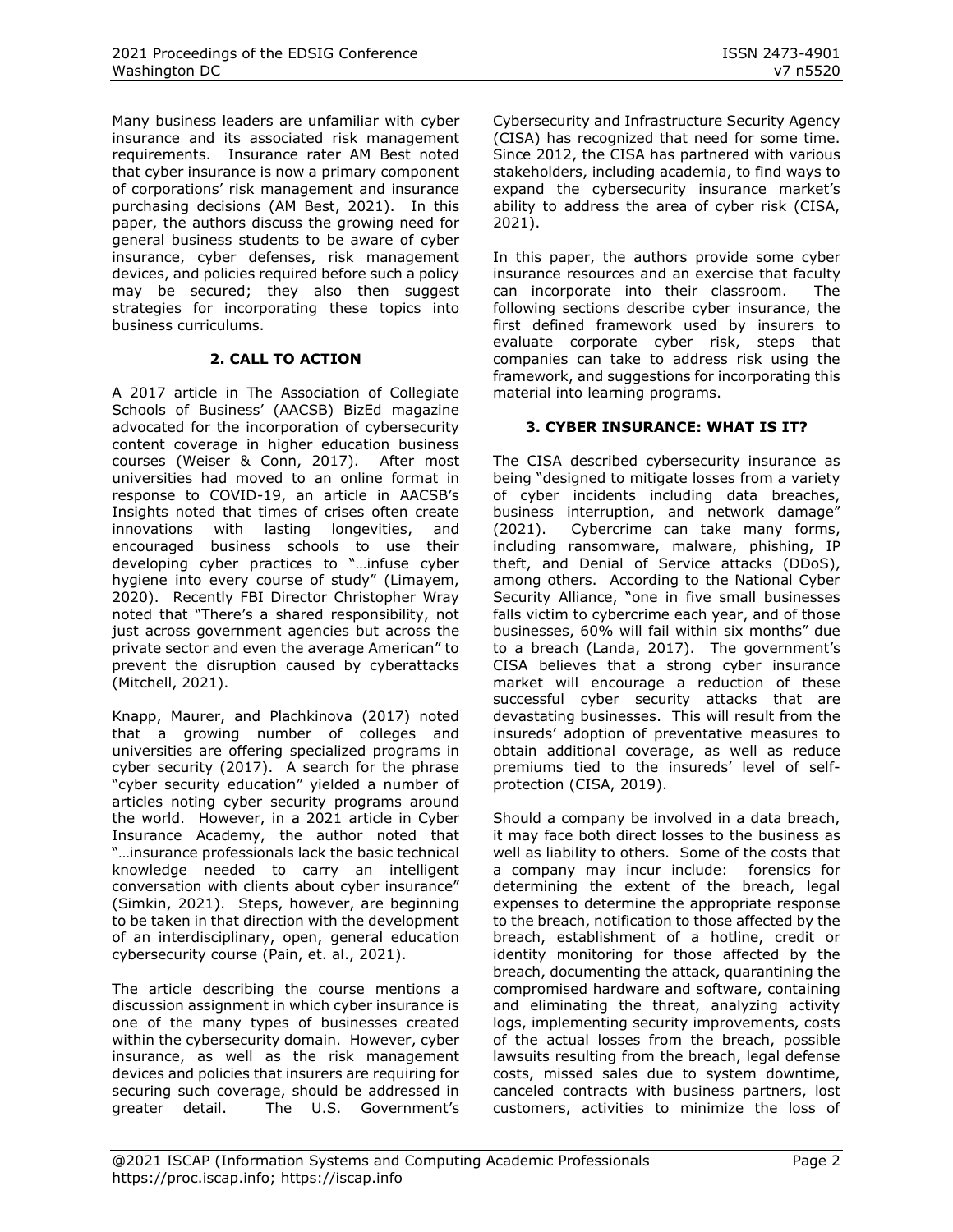customers, unknown damage to the business' reputation, a public relations firm for damage control, costs to acquire new customers, regulatory penalties and fines, and other costs (Durfey-Hoover\_Bowden, 2021; Milne, 2021). If the breach results from a ransomware attack, the company may decide to include the additional cost of paying the ransom. However, ransom payment does not guarantee data recovery and some attackers are keeping copies of the data for future income from double-extortion.

Following the Colonial Pipeline ransomware incident in May 2021, experts believe that both state and federal governments will soon begin requiring companies to secure cyber insurance policies. Obtaining those policies will be difficult without first bolstering infrastructure and cyber defenses within the organization. Peter Halprin of Pasich LLP (an insurance recovery law firm) suggests that regulators, like New York's DFS, are "putting the onus on companies to prioritize cybersecurity." Businesses cannot take an "ostrich-like head-in-the-sand approach" by "discovering vulnerabilities and [then] ignoring them." (Rice, 2021).

#### **4. CURRENT STATUS OF THE CYBER INSURANCE INDUSTRY**

The National Association of Insurance Commissioners (NAIC) conducts a survey every year regarding cybersecurity insurance policies. In their 2020 report, the NAIC found that the amount of cyber insurance premiums rose from \$1.4 billion in 2015 to roughly \$3.15 billion in 2019 (NAIC, 2020). The 2019 average loss ratio for those reporting rose from 34.5% in 2018 to 48.2% in 2019 (NAIC, 2020). Their report noted that the success of cyberattacks has increased due, in part, to the number of people working from home; poor infrastructure and the lack of security in home networks. Although there may be some return to in-office systems and better control post COVID-19 , companies will still need to consider the protection of networks for employees tele-commuting or otherwise working off-site.

AM Best reported that the number of standalone cyber insurance policies increased 28% in 2020, evidence of the growing concern about cyber risk (AM Best, 2021). The NAIC report encouraged insureds to carefully review the terms and conditions of their policies to ensure that they carried sufficient insurance coverage. The report also indicated that "cyber insurance policies may distinguish between computer hardware owned by the insured and devices owned by the

employees" (NAIC, 2020). Depending upon the conditions of the insurance policy, the policy holder may find that coverage does not exist for the device used.

The growing number of cybersecurity incidents is also causing insurance underwriters to reevaluate their practices and pricing algorithms. AM Best (2021) noted that "the loss ratio for cyber insurance rose dramatically in 2020 to 67.7% from 44.8% in 2019… for 15 of the 20 largest insurers." The report listed some of the major challenges that the cyber insurance industry faces, including rapid growth in exposure without adequate underwriting controls; a growing sophistication of cyber criminals who have been able to exploit vulnerabilities faster than companies can address them; and the farreaching implication of the cascading effects of cyber risks and the lack of geographic or commercial boundaries" (AM Best, 2021). Guidance and regulation in the cyber insurance industry has been limited except for the inroads made by the states of California and New York. Thus, when seeking current cyber insurance materials to incorporate into college curricula, faculty should look toward the cyber insurance developments transpiring in those jurisdictions as well.

## **5. STATE AND FEDERAL REGULATION**

The NY DFS has recognized that insurers issuing cyber policies are operating in an area characterized by rapid growth and uncertainty. Insurers have incurred losses due to "nonaffirmative" or "silent" risks that are not explicitly included or excluded from property/casualty policies (Laswell, 2020). The cyber insurance industry is faced with "escalating costs [that] are creating pressure to increase rates and tighten underwriting standards for cyber insurance" (Laswell, 2020). To support the cyber insurance providers in maintaining financial stability while protecting the people and entities they insure, the NY DFS developed the first Cyber Insurance Risk Framework outlining best practices for managing policy risk. The Framework was developed through a series of meetings with insurers, insurance producers, cyber experts, and insurance regulators across the U.S. and Europe (Lacewell, 2020).

Government authorities are increasingly criticizing payouts to ransomware attacks. Insurers were recently reminded by New York state regulators that they were funding future ransomware attacks by paying. Because future graduates may one day purchase cyber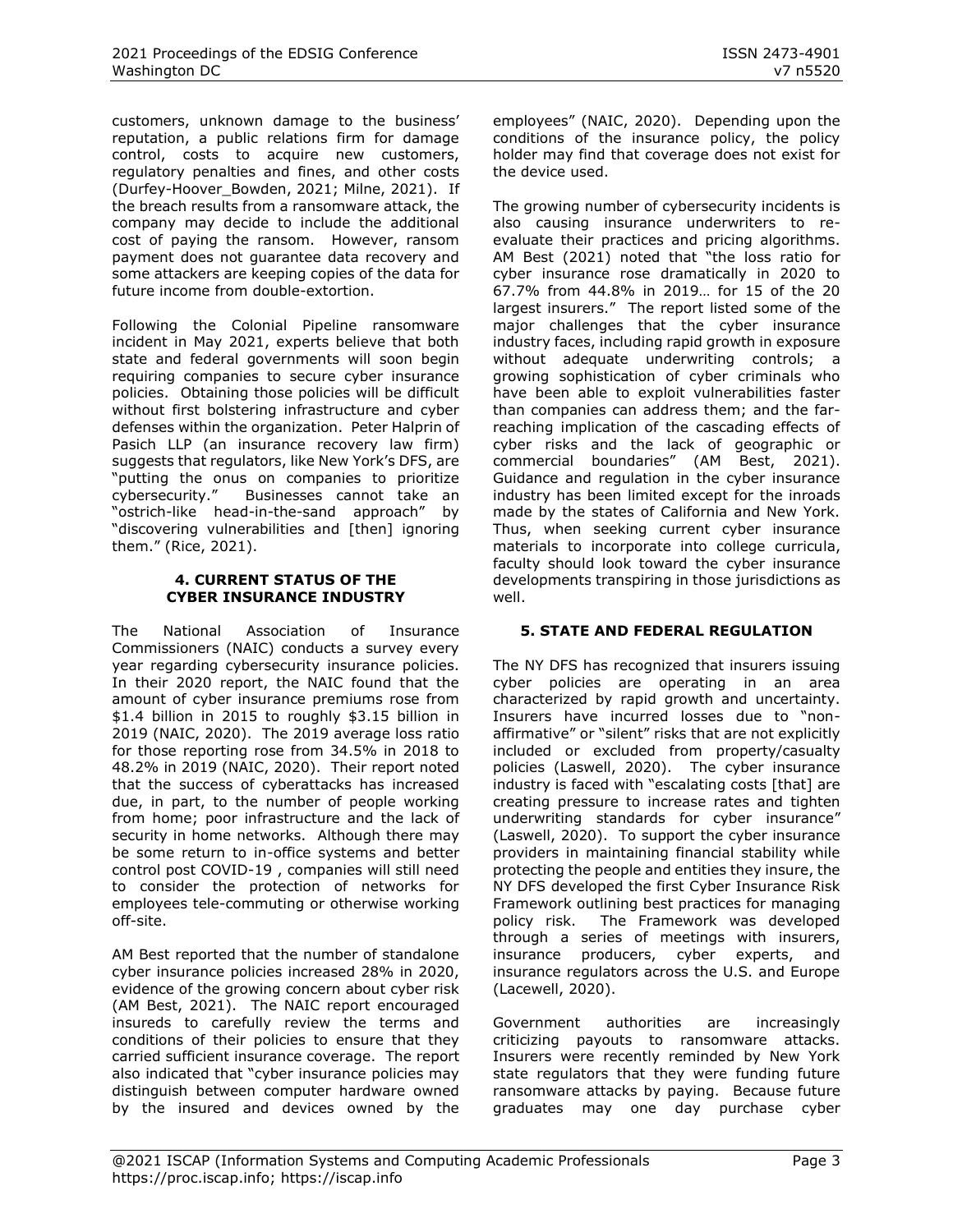insurance, it is important to be familiar with the direction insurance companies are receiving from legislative bodies, as well as the framework by which they are formulating policies. In addition, within the Framework, recommendations are made to insurers to gather information about the insureds' governance policy, operations policies, processes, and controls as well as security policies from third party business partners. Companies must be proactive in this process; good cybersecurity begins and ends with strong data security. According to Joshua Mooney, a cyberpractice attorney, "Merely evaluating one's cybersecurity policy is like checking to see if the front door is locked, while all your windows and back door remain wide open. Good cyber hygiene is demanded by business partners, regulators, consumers, and specifically in more and more state and federal laws" (Rice, 2021). The quality of a company's risk management program and protective measures will be factored into the determination of the insureds' policy premiums. The following section outlines the NY DFS Framework for insurers to keep in mind as they sell policies. This framework can be used as an outline by instructors for incorporating cyber security concepts into the classroom.

### **6. REFERENCE FRAMEWORK: NY DFS BEST PRACTICE**

Through a series of meetings with knowledge experts, the NY DFS formulated the seven best practices listed below to manage their cyber insurance risk. The authors of the framework noted that cyber insurance risk will vary based upon variables such as the insurer's size, resources, geographic distribution, market share, and industries insured (Laswell, 2021).

- 1. **Establish a Formal Cyber Insurance Risk Strategy** that includes clear qualitative and quantitative goals.
- 2. **Manage and Eliminate Exposure to Silent Cyber Insurance Risk** by clearly communicating whether policies provide or exclude coverage for cyber-related losses.
- 3. **Evaluate Systemic Risk** of the individual insureds and the market as a whole. Risk introduced by insureds' third-party vendors should be considered and plans developed to address the potential losses they introduce. In addition, internal cybersecurity stress tests should be conducted on possible, but unlikely catastrophic cyber events.
- 4. **Rigorously Measure Insured Risk**. Insurers should develop "a data-driven comprehensive plan for assessing the cyber risk of each insured and potential insured including corporate governance and controls, vulnerability management, access controls, encryption, endpoint monitoring, boundary defenses, incident response planning, and third-party security policies" (Laswell, 2020).
- 5. **Educate Insureds and Insurance Producers** about cybersecurity and reducing the risk of cyber incidents as well as the measures they can adopt to reduce their insurance premiums.
- 6. **Obtain Cybersecurity Expertise by recruiting** employees and consultants with cybersecurity experience and skills to better understand and evaluate insureds' risk.
- 7. **Require Insureds to Notify Law Enforcement** immediately to aid in the possible recovery of data and funds as well as prosecution of events.

In reviewing the framework above, four of the seven steps are directly affected by the insured entity's knowledge of cyber security including 3, 4, 5, and 7. Although steps 1, 2 and 6 in this framework relate specifically to the insurance provider, they should also be addressed by the insured entity and are also included in the Cyber Security Framework developed by the National Institute of Standards and Technology (NIST). The NIST Framework (complementary to the NY DFS version) was developed to "provide guidance, based on existing standards, guidelines and practices for organizations to better manage and reduce cybersecurity risk" as well as aid in internal and external cybersecurity conversations (NIST, 2021).

The framework is used by insurance providers to systematically evaluate companies in determining a company's risk exposure and calculating cyber insurance premiums. Thus, by knowing what the insurance industry identifies as an area of potential vulnerability, the framework provides a systematic outline around which faculty can discuss risk mitigating tactics. In the next section, the authors suggest risk management concepts that faculty can incorporate into their Introduction to MIS course curriculum that align with the DFS framework.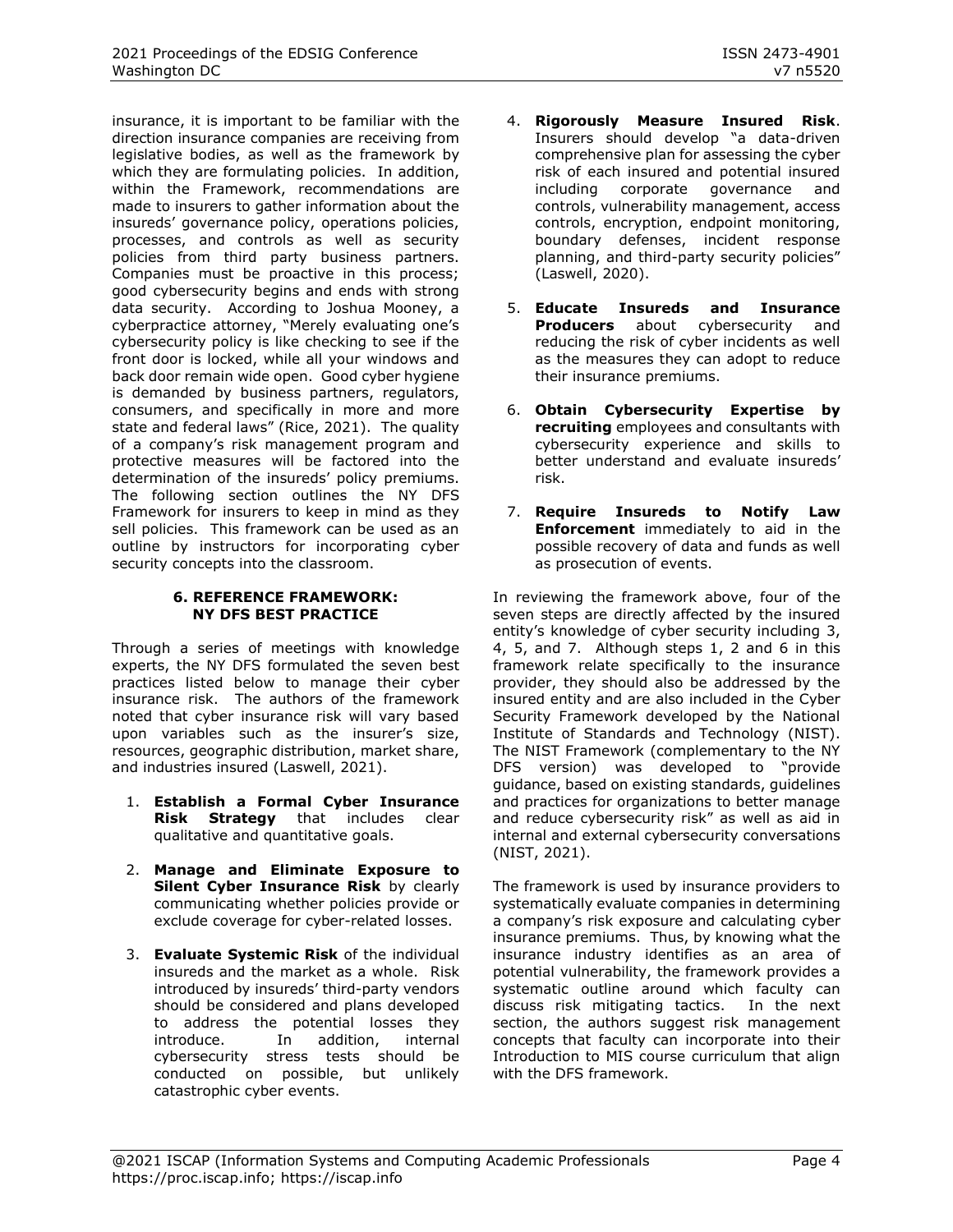#### **7. USING THE NY DFS FRAMEWORK TO INCORPORATE CYBER INSURANCE CONCEPTS INTO BUSINESS CURRICULA**

As state and federal governments develop their requirements and recommendations for best practices to protect against cyberattack, businesses should be proactive in adopting these actions. Thus, all future business professionals should have a general working knowledge of cyber insurance concepts. Although general MIS textbooks normally have a chapter dedicated to information security, little detail is provided about cyber insurance. In this section, the authors recommend five topics that could be incorporated into the information security section of any course that aligns with the DSF framework.

### **7.1 Baseline and Advanced Measures**

Minimizing risk of cyberattack benefits both the insured and insurance providers through enhanced protection and cost savings from lower premiums/payouts and fewer events requiring remediation. Cyber insurance experts recommend to businesses both baseline and advanced measures for decreasing the likelihood of cyberattack and recovering expediently in the wake of a breach. Awareness of these measures correlates with NY DFS framework items 1, 5 and 6. Experts recommend first baseline security precautions, including:

- **1. Backups,** especially critical in cases of ransomware attacks; and to also recover accidently deleted files and hardware failures; back-up offsite and not locally as ransomware is capturing the on-location sites.
- **2. Patching and updating** systems promptly to maintain the security of operating systems, applications, and firmware.
- **3. Antivirus protection,** although becoming less effective at preventing problems, companies should have something in place.
- **4. Multi-factor authentication** is critical; proving user authorization by password, smartcard, cell phone, or by fingerprint or other biometric indicator (check the legal requirements of your state before using a biometric, as it is restricted in some locations).
- **5. Security policies** should be implemented and enforced, including an IT user policy, data management policy, and data destruction policy.
- 6. **Plan for the worst** by developing a business continuity plan, disaster recovery plan, and security incident response. Pay attention to reporting requirements of your state and be prepared to take action in compliance with the law about informing stakeholders of a breach or loss of data/privacy.
- 7. **Phishing prevention training** is important as about 90% of cyber attacks are rooted in phishing messages, attachments, and click throughs. Security Awareness training is also critical for employees.
- 8. **Third Party Expertise** may be hired to test the system and identify weaknesses and issues in need of attention.

Cyber insurers will expect, at the very least, that the above precautions are implemented before a cyber insurance policy is contemplated (StaySafeOnline.org, 2021). Often a business balks at the thought of spending money to develop these baseline security measures; 80% of SMEs don't believe they are vulnerable to a cyberattack or potential data/privacy loss. Increasingly, if a breach occurs and your organization has not taken appropriate precautions, the organization may be liable legally. A good example of the importance of these basic preventive measures is recounted by a cybersecurity expert who was working with a healthcare organization to increase the company's cyber defenses. The expert recommended a multi-factorial authentication system to secure the group's sensitive healthcare information, at a cost of around \$8k to implement. The company refused to take this step due to the cost; shortly thereafter, a provider's laptop containing patient information was stolen. The total bill for this completely avoidable breach was nearly \$3.5 million (Staysafeonline.org, 2021).

Cyber insurance and security experts also recommend, depending on the nature of the company, a combination of additional detection systems and processes to help prevent and mitigate a cyberattack, including:

1. **Endpoint Detection and Response (EDR) Platforms** monitoring and collecting activity data from endpoints that could indicate a threat, analyzing data to identify threat patterns, automatically responding to identified threats to remove or contain them, notifying security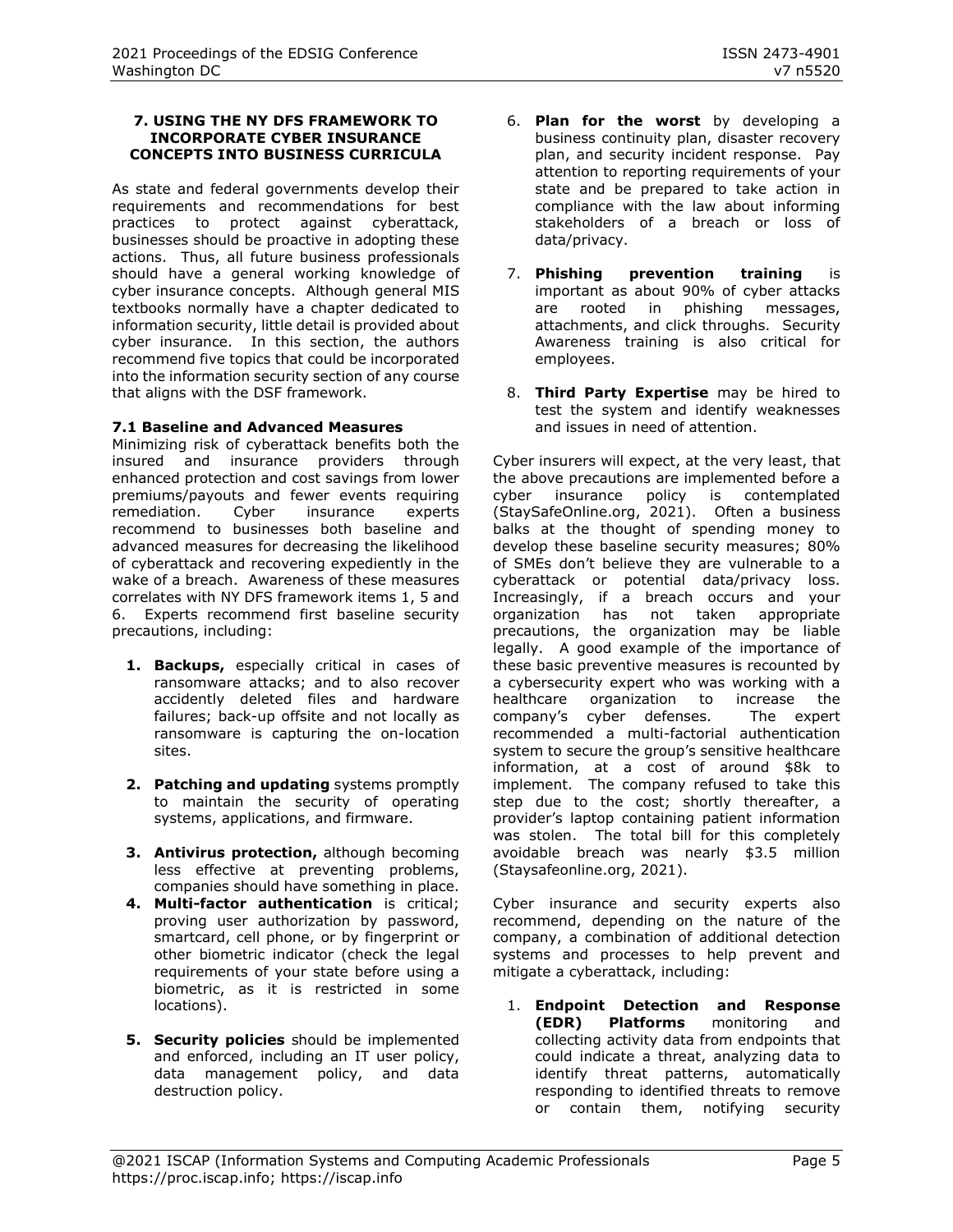personnel, and applying forensics and analysis tools to research identified threats and search for suspicious activities.

- **2. NextGen Antivirus (NGAV) Software** moves from the signature detection of malware to machine-learning by detecting threats through behavioral analysis; this is also cloud-based to provide faster detection.
- **3. User/Entity Behavior Analytics (UEBA/UBA)** uses machine learning, algorithms, and statistical analysis to detect changes in single user or entity (multiple users) behavior and analyze deviations from established patterns.
- **4. Configuration Management and Application Whitelisting** involves identifying and tracking all company software and hardware assets; and indexing approved software with components that are cryptographically hashed and verified to prevent harmful applications.
- **5. Segmentation** of networks when you have third party vendors or outside connections; external inputs should be isolated from the primary system by separate VLANs and firewalls.
- **6. Outbound filtering** to detect traffic going to unauthorized IP addresses. All outbound connections should be going through a proxy and should be monitored for anomalous IP addresses. (Cole, 2021).
- **7. Dark Web monitoring** for personal information associated with a leak or data intrusion. Trustwave published a report in 2019 noting that credit card records may go for about \$5.40 on the dark web, while (PHI) personal health information record prices may go as high as \$250 per record, so medical services are especially at risk.

## **7.2 Cyber Security Insurance**

Romanosky, Ablon, Kuehn, and Jones (2019) examined 67 unique cyber insurance policies filed with state insurance commissioners. Their qualitative paper focused on three themes examining "(1) What losses are covered and excluded by cyber insurance policies, (2) What questions do carriers ask applicants in order to assess risk? and (3) How are cyber insurance premiums calculated?" (2019, 1). The authors noted that there can be losses resulting directly from the event (first party losses) and losses incurred as a result of litigation with injured parties. From examining the policies, the authors found that the ten most common covered losses included:

- Cost of claims expenses, penalties
- Public relations services
- Notification to affected individuals
- Services to affected individuals
- Business income loss
- Data or system restoration
- Forensic investigation
- Data extortion expense
- Costs from security breach; data loss
- Costs of damages

They found that the ten most common exclusions included:

- Criminal, fraudulent, or dishonest acts
- Negligent disregard for computer security
- Loss to system not owned or operated
- Bodily injury
- Contractual liability
- Acts of terrorism, war, military action
- Act of God
- IP Theft
- Seizure or destruction of systems by the government
- Fines, penalties, or fees

In Romanosky, et al.'s subsequent presentation of their findings at PrivacyCon (2019), the authors provided an example factor breakdown from a California insurance policy included in their slide deck (Figure 1). Awareness of these insurance coverage and premium factors correlates with NY DFS framework item 2.

(Third party liability base rate) + (First part base rate, if elected)

- x (Limit factor)<br>x (Limit factor)<br>x (Retention factor)
- x (Data Classification factor)
- x (Security infrastructure factor)
- x (Governance, risk, and compliance factor)
- x (Payment card controls factor)
- x (Media controls factor)
- x (Computer system interruption loss factor, if applicable)
- x (Retroactive coverage factor) x (claims/loss history factor) x (Endorsement factor, if applicable)
- **Final Premium**

Figure 1 – Example Cyber Insurance Premium Breakdown

#### **7.3 Internal and External Audits**

Cyber insurers emphasize "cyber resilience" as the key to a strong approach to defending against malicious attacks. Aligning to the best practices of NY DFS, experts recommend examining the security measures of third-party business partners to evaluate the security of the data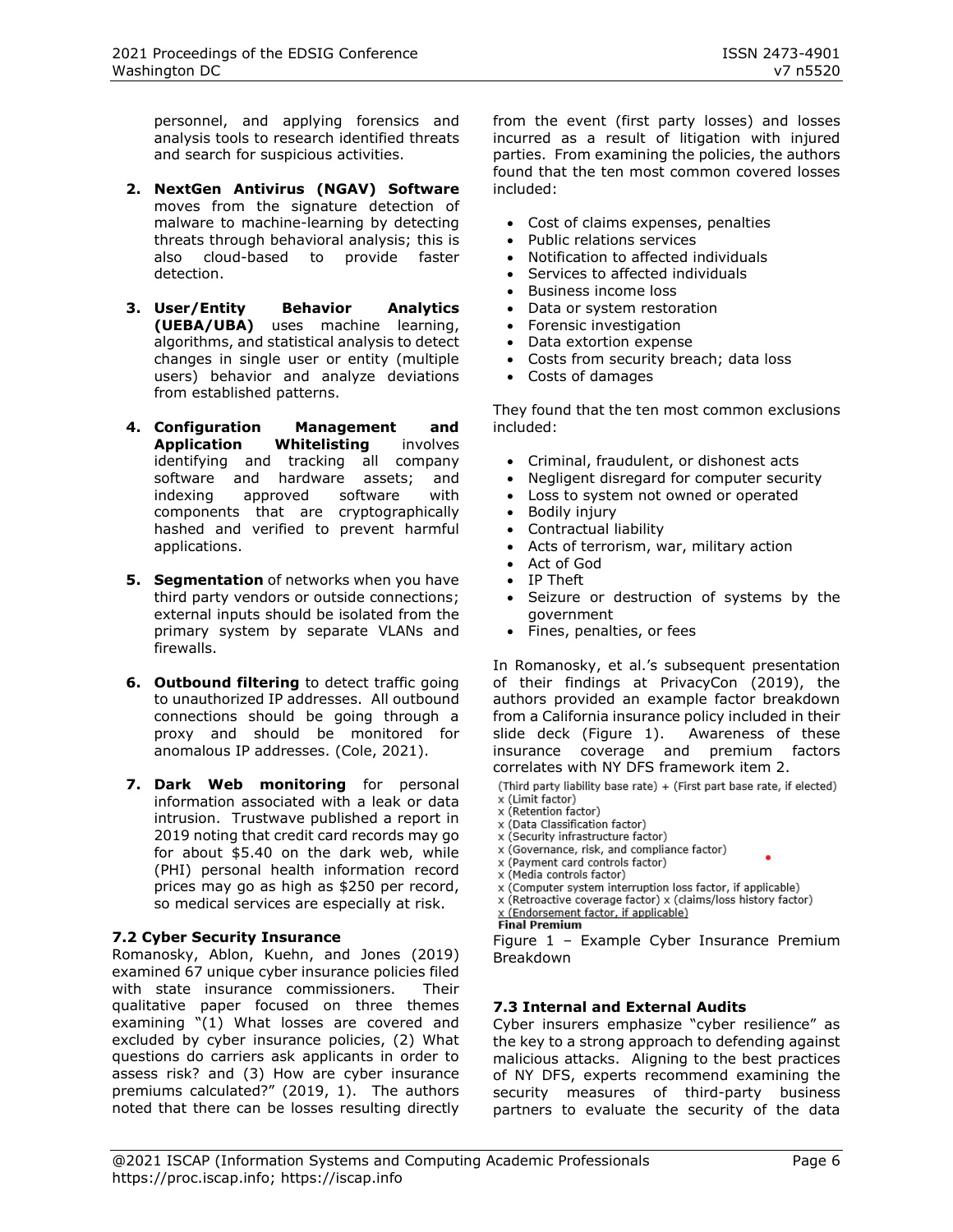pipeline. Such partners might include those providing services such as payroll, project management, IT support, consulting, and financial accounting. A company may have its vendors rated through a System and Organization Controls (SOC) audit conducted by a third-party accounting firm.

During a SOC audit, the third-party auditors critically evaluate the company's data security, integrity, confidentiality and privacy throughout the organization's operational processes. There are various levels/foci of SOC audits (1-4) that will allow a company to efficiently determine third party vendor risks and evaluate the level of confidence they have in their vendor's operations.

For example, a SOC 2 audit would assess if controls over data confidentiality, processing integrity, and privacy are designed and operating effectively. The result of the audit would be a SOC 2 report, which service organizations (SO) may then share with their stakeholders as evidence that the SO's systems are being secured against breaches and intrusions that may place service data at risk.

In addition to these external audits, in-house canvasing of controls and operating effectiveness should be conducted by companies. Because cyber insurance providers expect clients seeking insurance to self-assess everything from corporate governance and controls to system vulnerability, businesses should be identifying and vetting their existing infrastructure, and making upgrades to improve their ability to secure cyber insurance at a reasonable rate. Awareness of these measures correlates with NY DFS framework items 3 and 4.

## **7.4 Reporting**

NY DFS framework #7 specifies that it is critical for businesses to know what is required of the organization with regard to reporting the loss of individuals' Personal Identifying Information (PII). According to a November 20, 2020, report by the American Academy of Actuaries (AAA) Cyber Risk Task Force, "each state and territory of the U.S. has its own statute(s) covering the responsibilities of companies operating in that state in the event of cyber breaches of PII. These statutes include the delineation of covered information, notification requirements as well as potential penalties, and exposure to litigation resulting from a breach that exposes consumers' PII to outside parties." (AAA Cyber Risk Task Force, 2020).

Because most commercial cyber breaches are regulated only at the state level, it is imperative that businesses be aware of their reporting requirements and obligations. Below are some of the considerations for businesses developing a cyber defense response plans related to reporting:

- 1. **Scope.** This category determines if your business is required to report to clients/customers in the case of a breach. Almost every state with a regulation compels commercial companies to report PII breaches.
- 2. **Covered Information.** The information subject to the law that must be reported varies; but for the majority, "covered PII includes at least first initial or name and last name in tandem with at least one of the following: Social Security number (54 states), driver's license number (53), financial account numbers combined with any code necessary to access the account (52), and any other unique identifier information provided by the state or other government body (46)." (AAA Cyber Risk Task Force, 2020).
- 3. **Breach Definition.** According to the Cyber Risk Task Force, "in all jurisdictions except one, a breach is explicitly described as an "unauthorized" access or acquisition of unencrypted covered PII."
- 4. **SafeHarbor/Exceptions.** Again, according to the Cyber Risk Task Force: "in every jurisdiction, statutes do not apply if accessed data is encrypted (and the encryption key was not uncovered) or otherwise rendered unusable through redaction or other means." (AAA Cyber Risk Task Force, 2020).
- 5. **Harm Threshold.** This factor relates to the level of potential misuse of the PII that was accessed. This varies widely among states; for example, "14 jurisdictions do not require notification unless there is a reasonable expectation that the covered information can be used to cause identity theft or fraud; 14 other states do not stipulate any harm threshold, so all breaches involving covered PII must lead to notification." (AAA Cyber Risk Task Force, 2020).
- 6. **Consumer Notice.** The timing of required notice also varies considerably depending on jurisdiction. The average amount of time is 45 days between the time of the breach and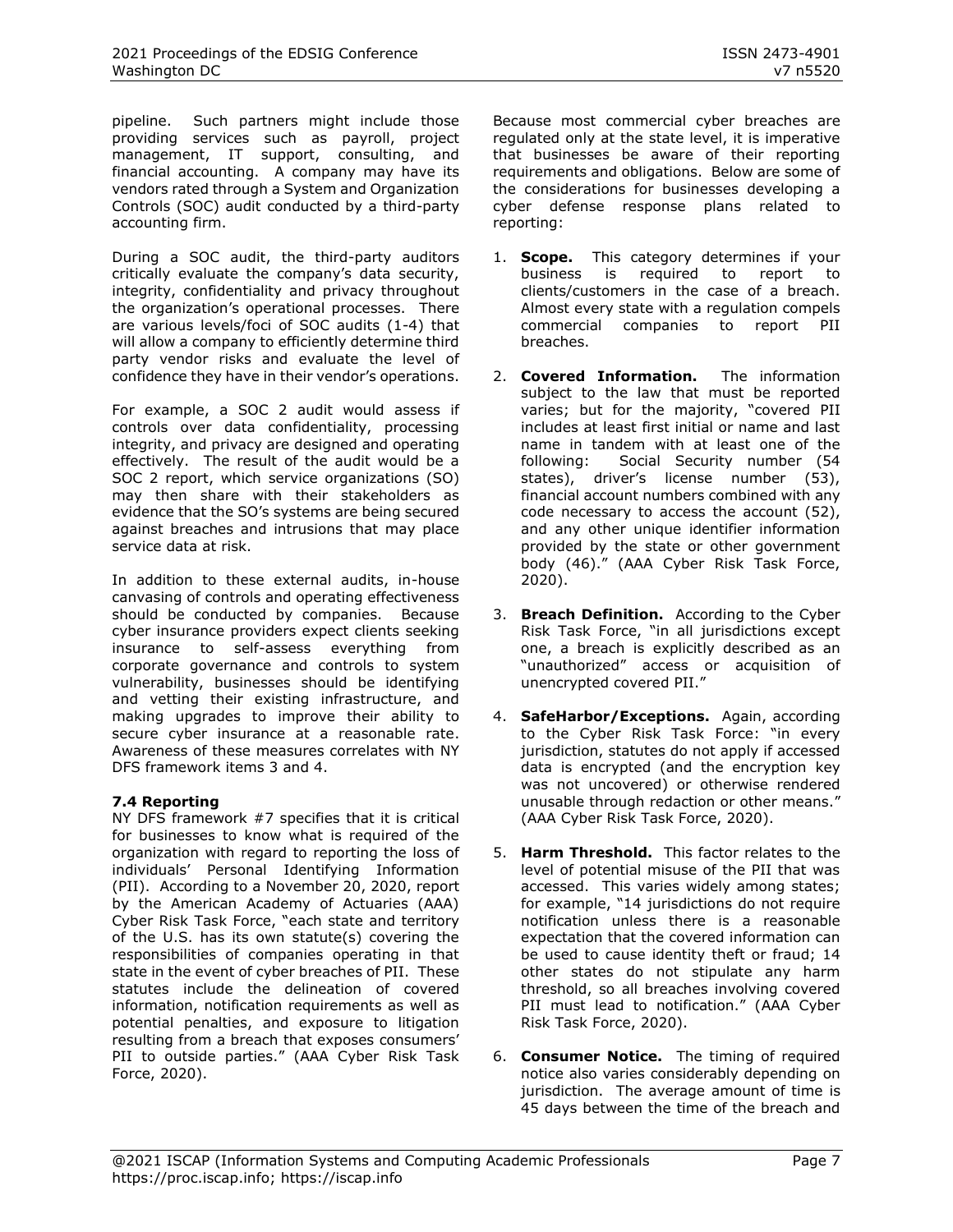when the consumer must be notified, but it can be as short as "as soon as possible" to as long as 90 days. The timing is critical because a number of states will fine businesses (ranging from \$5,000 to \$750,000 per infraction) that do not comply with the reporting schedule. Compliance also will benefit the organization in civil litigation as a show of good faith.

7. **Other Notices.** A number of jurisdictions require governmental authority notification, such as to a regulatory body or attorney general. The Consumer Reporting Agency (CRA) must also be notified in many jurisdictions, and almost all states require notice to third parties if the responsible party is maintaining the covered PII on behalf of another.

Awareness of, and compliance with, reporting requirements in the event of a breach are indispensable elements of a company's cyber attack planning protocol. Protection of client information and timely reporting is also essential to procuring a cyber insurance policy that will support the organization in the ever-more-likely event of a breach or data compromise.

## **7.5 Continued Education**

Continuing to learn and maintain currency in cyber security developments through established industry and security news sources and white papers correlates with NY DFS framework item 5. For instance, Trendmicro (2021) recently released a white paper noting that there is "a shift in the ransomware business model" with significant changes seen in payment and collaboration, ransomware monetization, and the vulnerability and exploit market. Some attackers are using ransomware affiliate programs, such as Ransomware-as-a-Service (RaaS), that are highly professional and user-friendly and offer almost no barrier to entry for would-be hackers (Trendmicro, 2021; Walter, 2019). Potential hackers provide either an "up front" payment or provide a share of the profits. Thus, the potential for an increased number of ransomware attacks is growing. Likewise, future business professionals need to be aware of preventative actions they can take. In the next section, the authors describe an exercise that one of the authors has incorporated into the classroom.

#### **8. INCOPORATION OF CONCEPTS INTO THE CLASSROOM**

One of the authors teaches a healthcare database systems course to a combined group of undergraduate and graduate students specializing in healthcare administration. All of the students have had a foundational undergraduate MIS course in which they learn general MIS security concepts. Appendix I contains an exercise that the instructor has begun using during the section of the course on IT infrastructure and security concepts. The exercise asks students to read and apply the article to a given scenario. The students are also asked to answer questions that can then be discussed in class. The article provides a general background in cyber security concepts while the exercise provides the student with an opportunity to apply the concepts and discuss them in class.

Faculty could use the article to provide an overview of security concepts as well as directly address the role of cyber insurance in business. This information could be used to supplement current course security content. After covering the content, faculty could ask students to find a current news article on a recent cyber breach and have students evaluate the business situation given the NY DFS framework or concepts provided in the article.

### **9. CONCLUSION**

In this paper, the authors review relevant literature relating to the characteristics of cyber insurance and the state of the cyber insurance industry. As data reporting breaches continue to rise, it is critical that future graduates are aware of the need for cyber insurance in business, as well as the risk management efforts required to secure policies and protect organizations. The authors provided an exercise that they have incorporated into the classroom as well as made recommendations to help faculty incorporate cyber insurance content into their business curricula.

#### **10. REFERENCES**

- AM Best Information Services (2021). Best's Market Segment Report: Ransomware and Aggregation Issues Call for New Approaches to Cyber Risk. Retrieved June 8, 2021 from [http://news.ambest.com/presscontent.aspx?](http://news.ambest.com/presscontent.aspx?altsrc=108&refnum=30762) [altsrc=108&refnum=30762](http://news.ambest.com/presscontent.aspx?altsrc=108&refnum=30762)
- American Academy of Actuaries, Cyber Risk Task Force. (2020). Cyber breach reporting requirements: An analysis of laws across the United States. Retrieved on June 11, 2021 from [https://www.actuary.org/sites/default/](https://www.actuary.org/sites/default/files/2020-11/Cyber_Breach_Reporting.pdf) [files/2020-11/Cyber\\_Breach\\_Reporting.pdf](https://www.actuary.org/sites/default/files/2020-11/Cyber_Breach_Reporting.pdf)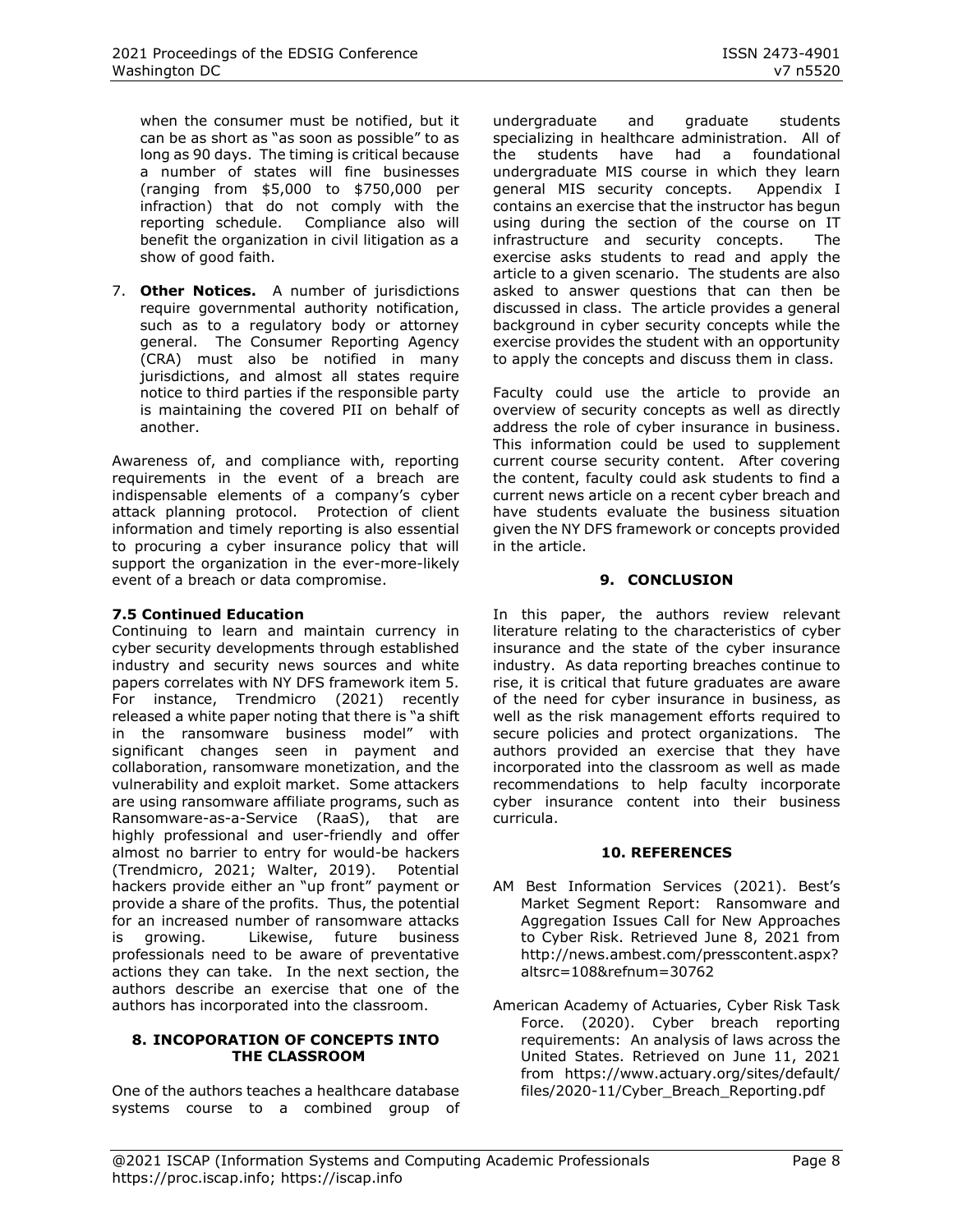- Bielby, D., S. Corzine, and C.T. Doss. (2019). Insurers Must Prepare for 2 Possible Cyber Disasters. Law360 Retrieved June 11, 2021 from <https://www.law360.com/>
- CISA. (2019). Assessment of the Cyber Insurance<br>Market. Retrieved June 9, 2021 from June 9, 2021 from [https://www.cisa.gov/sites/default/files/publ](https://www.cisa.gov/sites/default/files/publications/19_1115_cisa_OCE-Cyber-Insurance-Market-Assessment.pdf) [ications/19\\_1115\\_cisa\\_OCE-Cyber-](https://www.cisa.gov/sites/default/files/publications/19_1115_cisa_OCE-Cyber-Insurance-Market-Assessment.pdf)[Insurance-Market-Assessment.pdf](https://www.cisa.gov/sites/default/files/publications/19_1115_cisa_OCE-Cyber-Insurance-Market-Assessment.pdf)
- CISA. (2021). Cybersecurity Insurance. Retrieved June 9, 20121 from [https://www.cisa.gov/cybersecurity](https://www.cisa.gov/cybersecurity-insurance)[insurance](https://www.cisa.gov/cybersecurity-insurance)
- Cole, E. (2021). How to Prevent Advanced Cyber Attacks in 2021. Retrieved June 11, 2021 from [https://www.youtube.com/watch?v=](https://www.youtube.com/watch?v=9UkHrKhpeHg) [9UkHrKhpeHg](https://www.youtube.com/watch?v=9UkHrKhpeHg)
- Dullea, E. & E. Levy (2021). New York's DFS Publishes a Cyber Insurance Risk Framework. Security. Retrieved June 8, 2021 from [https://www.securitymagazine.com/articles/](https://www.securitymagazine.com/articles/94793-new-yorks-dfs-publishes-a-cyber-insurance-risk-framework) [94793-new-yorks-dfs-publishes-a-cyber](https://www.securitymagazine.com/articles/94793-new-yorks-dfs-publishes-a-cyber-insurance-risk-framework)[insurance-risk-framework.](https://www.securitymagazine.com/articles/94793-new-yorks-dfs-publishes-a-cyber-insurance-risk-framework)
- Durfey-Hoover-Bowden Insurance Agency (2021). Cyber Risks and Insurance. Retrieved June 1, 2021 from<https://www.law360.com/>
- Kochman, B. (2021). Regulators are Homing in on Perils of Ransomware Payouts. Law360. Retrieved May 23, 2021 from <https://www.law360.com/>
- Lacewell, L. A. (2021). Cyber Insurance Risk Framework Memo. New York State Department of Financial Services. Retrieved June 8, 2021 from<https://www.law360.com/>
- Landan, H. (2017). Does your Business Need Cyber Liability Insurance? The Business Journals. Retrieved June 8, 2021 from [https://www.bizjournals.com/bizjournals/ho](https://www.bizjournals.com/bizjournals/how-to/growth-strategies/2017/05/does-your-business-need-cyber-liability-insurance.html) [w-to/growth-strategies/2017/05/does-your](https://www.bizjournals.com/bizjournals/how-to/growth-strategies/2017/05/does-your-business-need-cyber-liability-insurance.html)[business-need-cyber-liability-insurance.html](https://www.bizjournals.com/bizjournals/how-to/growth-strategies/2017/05/does-your-business-need-cyber-liability-insurance.html)
- Limayem, M. (2020). Online Work Surge Creates Business School Opportunity in Cybersecurity. AACSB Insights. Retrieved June 7 2021 from [https://www.aacsb.edu/](https://www.aacsb.edu/insights/2020/april/online-work-surge-creates-business-school-opportunity-in-cybersecurity) [insights/2020/april/online-work-surge](https://www.aacsb.edu/insights/2020/april/online-work-surge-creates-business-school-opportunity-in-cybersecurity)[creates-business-school-opportunity-in](https://www.aacsb.edu/insights/2020/april/online-work-surge-creates-business-school-opportunity-in-cybersecurity)[cybersecurity.](https://www.aacsb.edu/insights/2020/april/online-work-surge-creates-business-school-opportunity-in-cybersecurity)
- Matthews, D. (2020). Report on the Cybersecurity Insurance and Identity Theft Coverage Supplement. *National Association of*

*Insurance Commissioners and the Center for Insurance Policy and Research*. Retrieved on June 9, 2021 from [https://content.naic.org/sites/default/files/in](https://content.naic.org/sites/default/files/inline-files/Cyber_Supplement_2019_Report_Final_1.pdf) [line-files/Cyber\\_Supplement\\_2019\\_](https://content.naic.org/sites/default/files/inline-files/Cyber_Supplement_2019_Report_Final_1.pdf) [Report\\_Final\\_1.pdf](https://content.naic.org/sites/default/files/inline-files/Cyber_Supplement_2019_Report_Final_1.pdf) 

- Milne, A. (2021). The Real Cost of a Data Breach in 2021. Field Effect. Retrieve June 9, 2021 from [https://fieldeffect.com/blog/real-cost](https://fieldeffect.com/blog/real-cost-data-breach-2021/)[data-breach-2021/](https://fieldeffect.com/blog/real-cost-data-breach-2021/)
- Mitchell, H. (2021). White House to Business Leaders: Take These 6 steps to Protect Yourself from Ransomware. Becker's Health IT. Retrieved June 4, 2021 from [https://www.beckershospitalreview.com/cyb](https://www.beckershospitalreview.com/cybersecurity/white-house-to-business-leaders-take-these-6-steps-to-protect-yourself-from-ransomware.html) [ersecurity/white-house-to-business-leaders](https://www.beckershospitalreview.com/cybersecurity/white-house-to-business-leaders-take-these-6-steps-to-protect-yourself-from-ransomware.html)[take-these-6-steps-to-protect-yourself-from](https://www.beckershospitalreview.com/cybersecurity/white-house-to-business-leaders-take-these-6-steps-to-protect-yourself-from-ransomware.html)[ransomware.html](https://www.beckershospitalreview.com/cybersecurity/white-house-to-business-leaders-take-these-6-steps-to-protect-yourself-from-ransomware.html)
- Payne, B. K., He, W., Wang, C., Wittkower, D. E., & Wu, H. (2021). Cybersecurity, technology, and society: Developing an interdisciplinary, open, general education cybersecurity course. Journal of Information Systems Education, 32(2), 134-149. Retrieved from [https://library.semo.edu:2443/login?url=htt](https://library.semo.edu:2443/login?url=https://library.semo.edu:2093/scholarly-journals/cybersecurity-technology-society-developing/docview/2550688708/se-2?accountid=38003) [ps://library.semo.edu:2093/scholarly](https://library.semo.edu:2443/login?url=https://library.semo.edu:2093/scholarly-journals/cybersecurity-technology-society-developing/docview/2550688708/se-2?accountid=38003)[journals/cybersecurity-technology-society](https://library.semo.edu:2443/login?url=https://library.semo.edu:2093/scholarly-journals/cybersecurity-technology-society-developing/docview/2550688708/se-2?accountid=38003)[developing/docview/2550688708/se-](https://library.semo.edu:2443/login?url=https://library.semo.edu:2093/scholarly-journals/cybersecurity-technology-society-developing/docview/2550688708/se-2?accountid=38003)[2?accountid=38003](https://library.semo.edu:2443/login?url=https://library.semo.edu:2093/scholarly-journals/cybersecurity-technology-society-developing/docview/2550688708/se-2?accountid=38003)
- Rice, S. (2021). Pipeline Ransomware Attack Could Raise Cyber Insurance Bar. Law360 Retrieved June 8, 2021 from <https://www.law360.com/>
- Romanosky, S. Ablon, L., Kuehn, A. and T. Jones. (2019). Content Analysis of Cyber Insurance policies How do Carriers Price Cyber Risk? Journal of Cybersecurity, 5(1),Retrieved on June 11, 2021 from [https://doi.org/10.1093/](https://doi.org/10.1093/cybsec/tyz002) [cybsec/tyz002](https://doi.org/10.1093/cybsec/tyz002)
- Romanosky, S. Ablon, L., Kuehn, A. and T. Jones. (2019). Content Analysis of Cyber Insurance policies How do Carriers Price Cyber Risk? PrivacyCon Retrieved on June 11, 2021 from [https://www.ftc.gov/system/files/documents](https://www.ftc.gov/system/files/documents/public_events/1223263/panel012_cyberinsurance_policies.pdf) [/public\\_events/1223263/panel012\\_cyberins](https://www.ftc.gov/system/files/documents/public_events/1223263/panel012_cyberinsurance_policies.pdf) [urance\\_policies.pdf](https://www.ftc.gov/system/files/documents/public_events/1223263/panel012_cyberinsurance_policies.pdf)
- Simkin, G. (2021) The Insurance Market is Lacking Proper Cyber Education. Cyber Insurance Academy. Retrieved on August 21, 2021 from [https://www.cyberinsuranceacademy.com/k](https://www.cyberinsuranceacademy.com/knowledge-hub/news/the-insurance-market-is-lacking-proper-cyber-education/) [nowledge-hub/news/the-insurance-market](https://www.cyberinsuranceacademy.com/knowledge-hub/news/the-insurance-market-is-lacking-proper-cyber-education/)[is-lacking-proper-cyber-education/](https://www.cyberinsuranceacademy.com/knowledge-hub/news/the-insurance-market-is-lacking-proper-cyber-education/)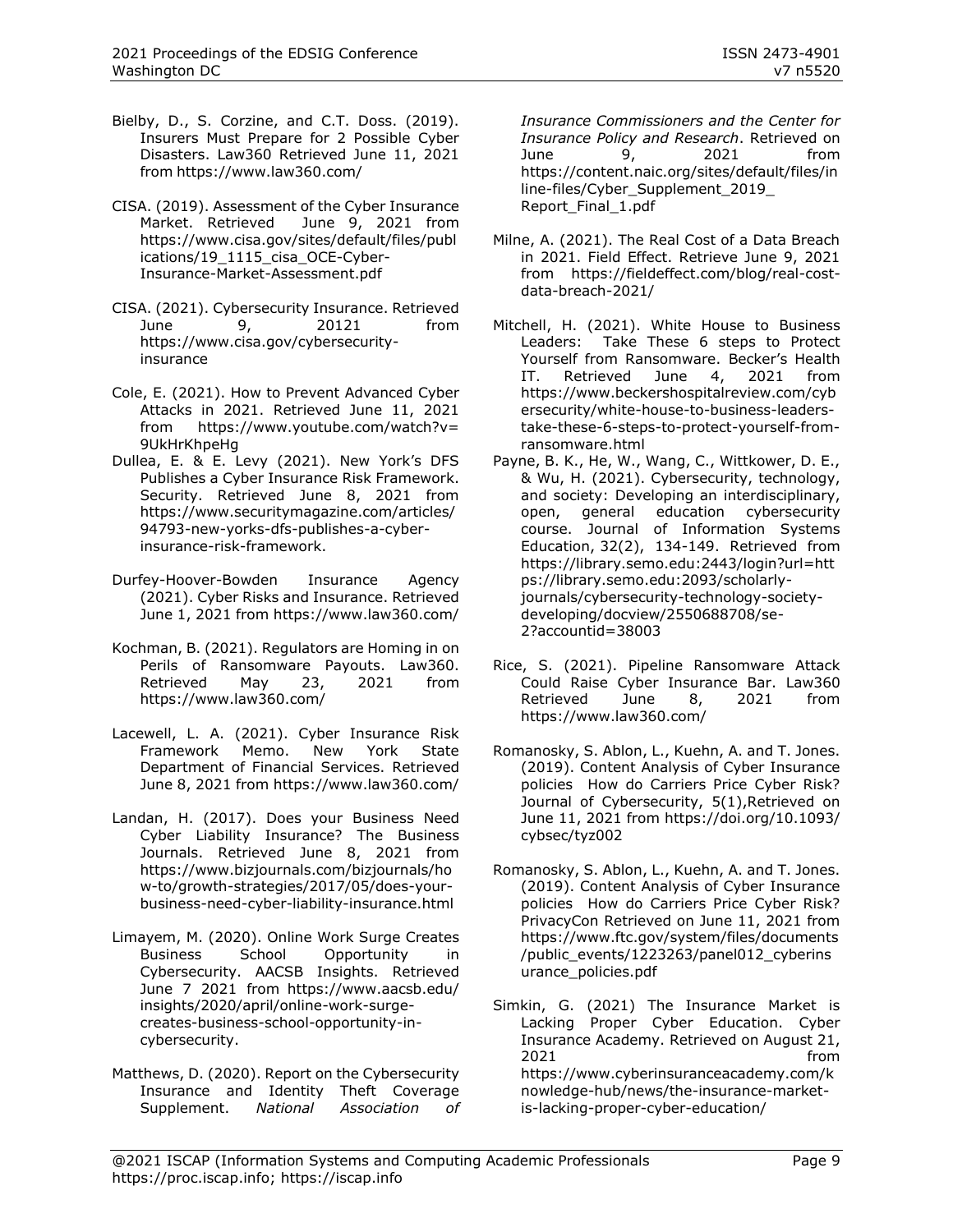- StaySafeOnline.org. (2021). Cyber Risk: The Time Is Now To Understand Insurance and Risk. Retrieved on June 9, 2021 from [https://www.youtube.com/watch?v=LRNDO](https://www.youtube.com/watch?v=LRNDO4zyi5k) [4zyi5k.](https://www.youtube.com/watch?v=LRNDO4zyi5k)
- Walter, J. (2019). Looking into Ransomware as a Service (Project Root) | Behind Enemy Lines. SentinelOneb. Retrieved June 11, 2021 from

[https://www.sentinelone.com/blog/behind](https://www.sentinelone.com/blog/behind-enemy-lines-looking-into-raas-project-root/)[enemy-lines-looking-into-raas-project-root/](https://www.sentinelone.com/blog/behind-enemy-lines-looking-into-raas-project-root/)

Weiser, M. and C. Conn. (2017). Into the Breach: Integrating Cybersecurity in the Business Curriculum. BizEd Magazine. Retrieved on June 9, 2021 from [https://bized.aacsb.edu/articles/2017/01/int](https://bized.aacsb.edu/articles/2017/01/into-the-breach-integrating-cybersecurity-into-the-business-curriculum) [o-the-breach-integrating-cybersecurity-into](https://bized.aacsb.edu/articles/2017/01/into-the-breach-integrating-cybersecurity-into-the-business-curriculum)[the-business-curriculum](https://bized.aacsb.edu/articles/2017/01/into-the-breach-integrating-cybersecurity-into-the-business-curriculum)